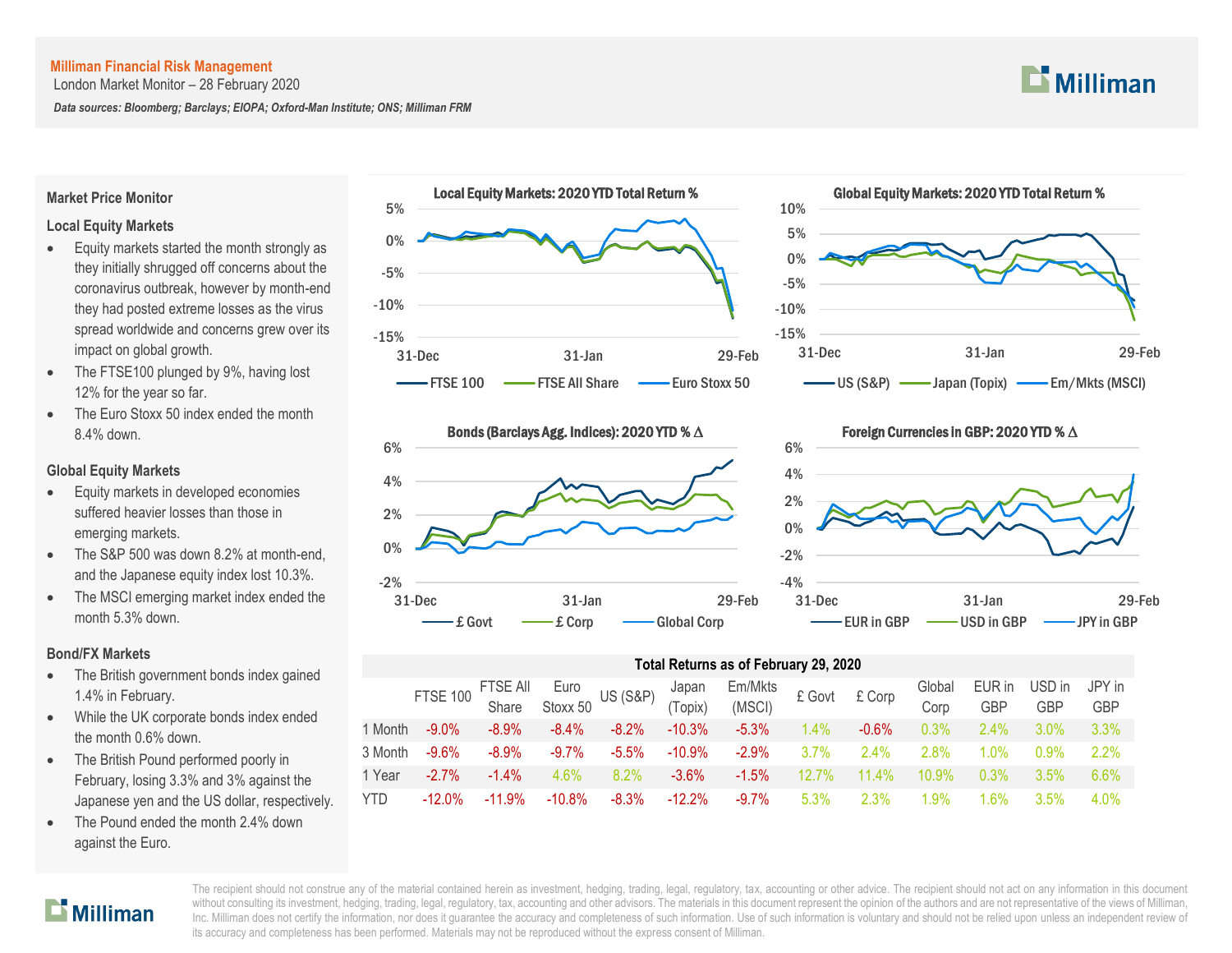London Market Monitor – 28 February 2020

*Data sources: Bloomberg; Barclays; EIOPA; Oxford-Man Institute; ONS; Milliman FRM*

**Solvency II Monitor - Rates**

#### Solvency II Discount Rates - GBP





- GBP Solvency II Risk-free rates decreased at all terms for the second month in a row.
- The 1-year and 30-year GBP risk-free rates dropped the most, as they decreased by 11 basis points.
- The 20-year GBP Solvency II rate was lower by 10 basis points at month-end.
- The biggest drop in the EUR solvency II curve was at the 20-year term, which saw a decline of 18 basis points from the previous month.
- The 10-year EUR risk-free rate decreased by 13 basis points, whilst the 30-year rate declined by 15 basis points.
- Medium to longer-term EUR risk-free rates are now below those levels last observed in Q3 2019, with the curve ending the month below zero up to the 16-year term.

#### **Credit Risk Adjustment**

 Both the GBP and EUR CRAs remained unchanged at the floor of 10 basis points.







| Change in GBP Discount and CRA (bps) | <b>Change in EUR Discount and CRA (bps)</b> |       |       |     |     |            |               |     |                |     |       |       |    |
|--------------------------------------|---------------------------------------------|-------|-------|-----|-----|------------|---------------|-----|----------------|-----|-------|-------|----|
|                                      | 1Y                                          | Y5    | Y10   | Y20 | Y30 | <b>CRA</b> |               | 1Y  | Y <sub>5</sub> | Y10 | Y20   | Y30   | СR |
| Since Q4 2019                        | $-20$                                       | $-31$ | -38   | -39 | -39 | $-1$       | Since Q4 2019 | -10 | -24            | -40 | $-47$ | $-41$ | Λ  |
| Since Q3 2019                        | $-11$                                       | $-3$  | 0     | 3   |     | -1         | Since Q3 2019 |     | 4              | -3  | -6    | -8    | 0  |
| Since Q2 2019                        | $-23$                                       | $-33$ | $-41$ | -49 | -53 | $-1$       | Since Q2 2019 | -6  | $-13$          | -36 | -54   | -47   | Λ  |
| Since Q1 2019                        | $-32$                                       | -48   | -57   | -63 | -64 | - 1        | Since Q1 2019 | -19 | -38            | -66 | -88   | -74   | Ω  |



## 0.10% 0.20% 0.30% 0.40% 0.50% Swap Credit Risk and Solvency II CRA - EUR

0.00% 31-Dec 31-Jan 29-Feb 3M LIBOR-OIS Spread - Solvency II CRA

|     | nge in GBP Discount and CRA (bps) |          |     |       |            | <b>Change in EUR Discount and CRA (bps)</b> |       |     |      |     |     |            |  |
|-----|-----------------------------------|----------|-----|-------|------------|---------------------------------------------|-------|-----|------|-----|-----|------------|--|
| 1Y  | Y <sub>5</sub>                    | Y10      | Y20 | Y30   | <b>CRA</b> |                                             | 1Y    | Y5  | Y10  | Y20 | Y30 | <b>CRA</b> |  |
| -20 | $-31$                             | $-38$    | -39 | $-39$ | $-1$       | Since Q4 2019                               | $-10$ | -24 | -40  | -47 | -41 |            |  |
| -11 | -3                                | $\Omega$ |     |       | $-1$       | Since Q3 2019                               |       | 4   | $-3$ | -6  | -8  |            |  |
| -23 | $-33$                             | -41      | -49 | -53   | $-1$       | Since Q2 2019                               | $-6$  | -13 | -36  | -54 | -47 |            |  |
| -32 | -48                               | -57      | -63 | -64   | $-1$       | Since Q1 2019                               | -19   | -38 | -66  | -88 | -74 |            |  |

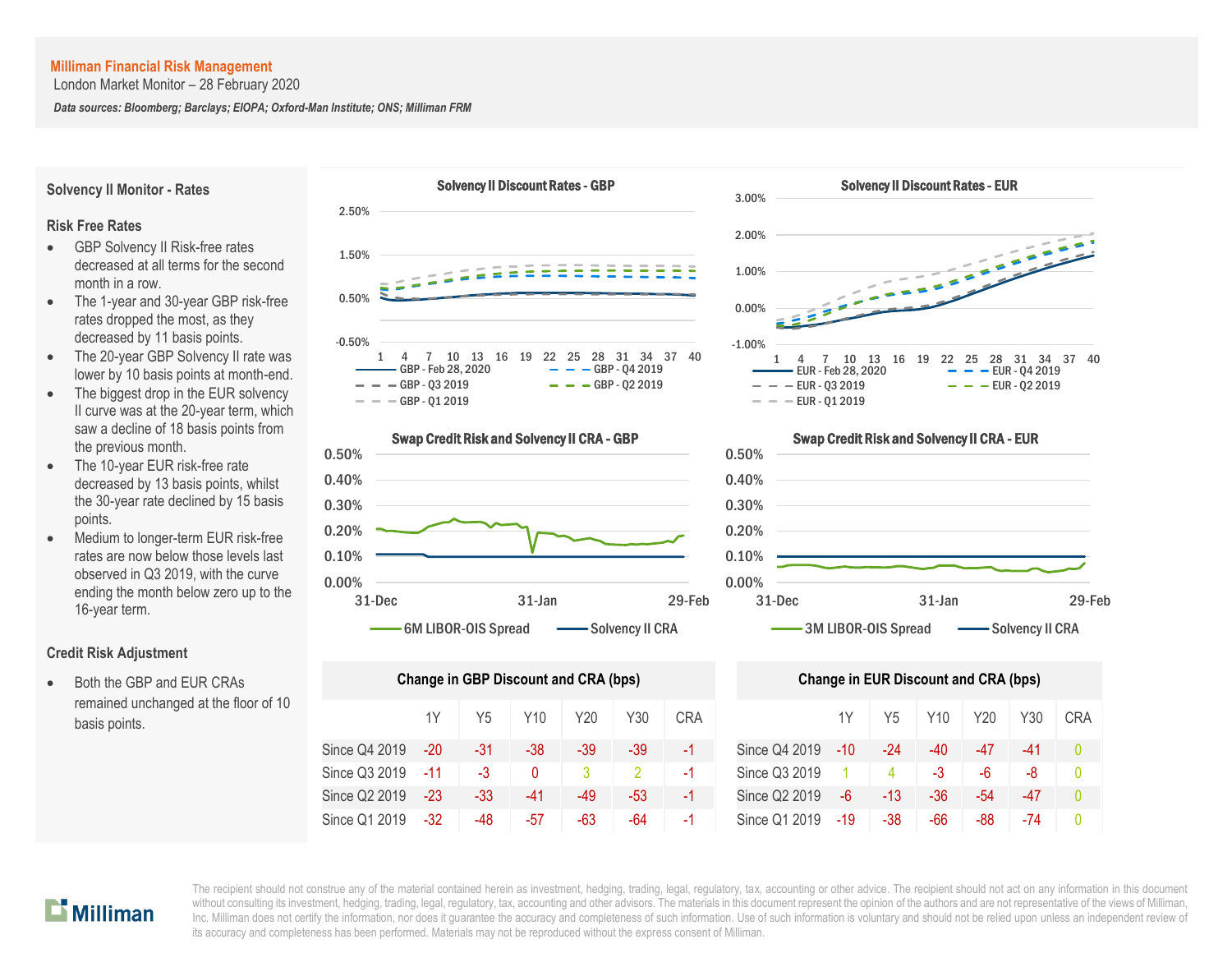London Market Monitor – 28 February 2020

*Data sources: Bloomberg; Barclays; EIOPA; Oxford-Man Institute; ONS; Milliman FRM*

#### **Solvency II Monitor - Spreads**

#### **Fundamental Spreads**

- The fundamental spread data shown is for the end of January.
- There were some marginal decreases in the long-term spreads this month.



 $1Y$  $0.00$  $0.04$ 0.06



The **Solvency II risk-free discount rates** are based on applying the Smith-Wilson Extrapolation to LIBOR swap rates sourced from Bloomberg (current curve is for 28/02/20) and applying the Credit Risk Adjustment as defined in the Technical Specs.

The **Credit Risk Adjustment** is a component of the risk-free discount curve defined by EIOPA. It is calculated from actual experience in the 'LIBOR-OIS' spread (3 months for EUR, 6 months for GBP), and is bounded between 0.10 and 0.35. We show actual LIBOR-OIS spread levels and the defined CRA, for both GBP and EUR.

**EIOPA fundamental spreads** show the credit spread corresponding to the risk of default or downgrading of an asset. This is shown here across financial and nonfinancial assets, credit quality steps 0-3 and durations of 1-30 years. The data is provided by EIOPA and as of 31/01/20. **Fundamental spread** = maximum (probability of default + cost of downgrade; 35% of long-term average spread). In the tables we show the '**before floor'** measure = probability of default + cost of downgrade.

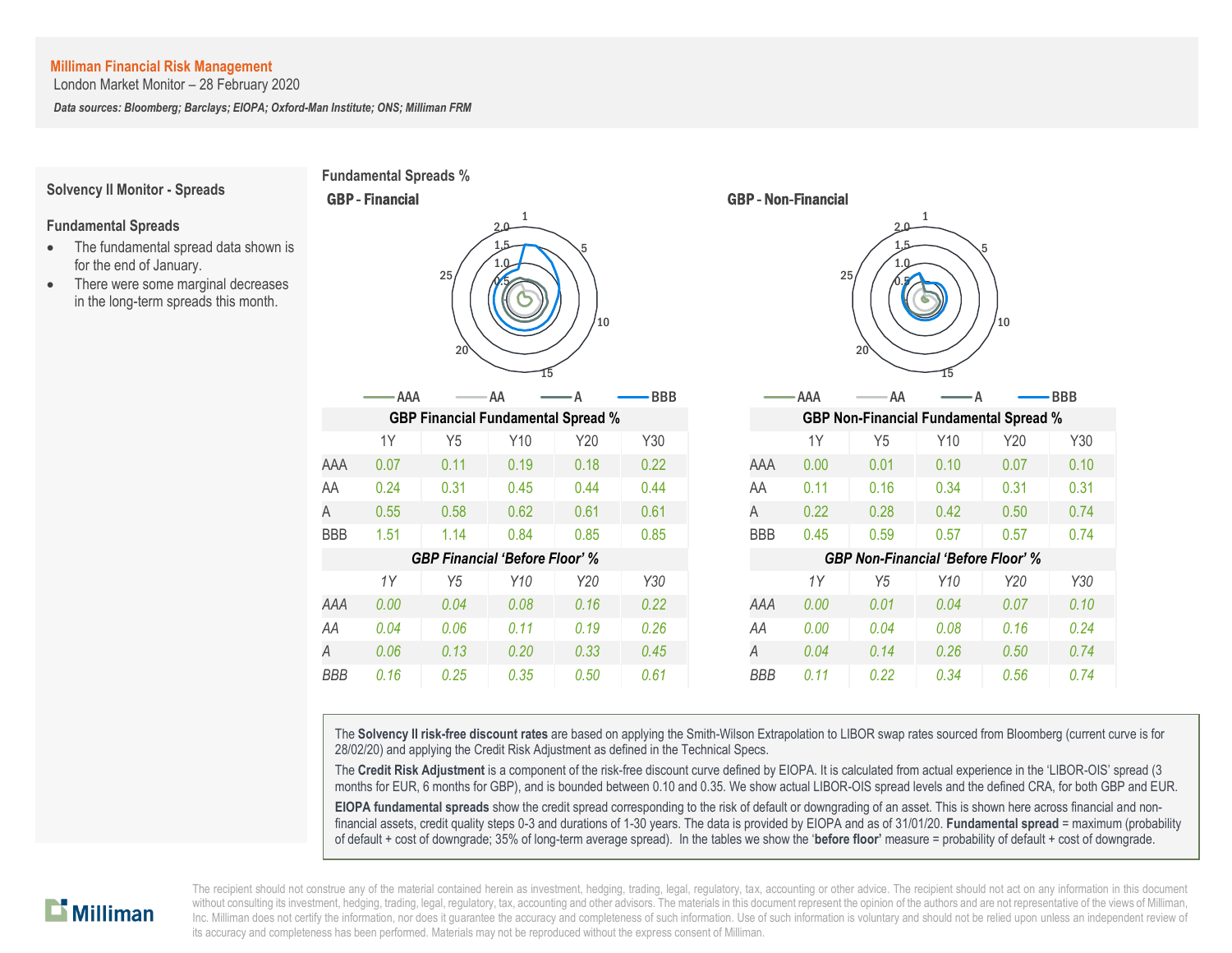London Market Monitor – 28 February 2020

*Data sources: Bloomberg; Barclays; EIOPA; Oxford-Man Institute; ONS; Milliman FRM*

#### **UK Inflation Monitor**

- CPI inflation increased by 50 basis points to 1.8% in January.
- UK's RPI inflation also increased by 50 basis points from the previous reading, with the headline figure at 2.7%.
- According to the ONS: *"The largest contribution came from housing, water, electricity, gas and other fuels."*
- UK average earnings declined by 30 basis points in December, posting a reading of 2.9%.

### **House of Lords' Report**

• There has been no further correspondence on this topic since the last report.



Historical year-on-year inflation rate is assessed by the % change on:

- **Consumer Price Index (CPI)** – measuring the monthly price of a basket of consumer goods and services

- Retail Price Index (RPI) – similar to CPI, but the main difference due the addition of mortgage payments, council tax and other housing costs

A - **Average Earnings** – measuring the average total weekly employee remuneration over the previous 3 months.

Projection year-on-year inflation rate is the forward rate calculated from market data:

- **Derivatives Market View** – constructed from zero coupon inflation par swap rates against the RPI index at various tenors

- **Bond Market View** – constructed from the difference between the nominal rates implied by the conventional gilts and the real rates implied by the index-linked (RPI) gilts.

# $\mathbf{L}$  Milliman

The recipient should not construe any of the material contained herein as investment, hedging, trading, legal, regulatory, tax, accounting or other advice. The recipient should not act on any information in this document without consulting its investment, hedging, trading, legal, regulatory, tax, accounting and other advisors. The materials in this document represent the opinion of the authors and are not representative of the views of Mil Inc. Milliman does not certify the information, nor does it guarantee the accuracy and completeness of such information. Use of such information is voluntary and should not be relied upon unless an independent review of its accuracy and completeness has been performed. Materials may not be reproduced without the express consent of Milliman.

#### UK Inflation Rate: Experience over Past Year Max, Min and 50% Range: Since BoE Independence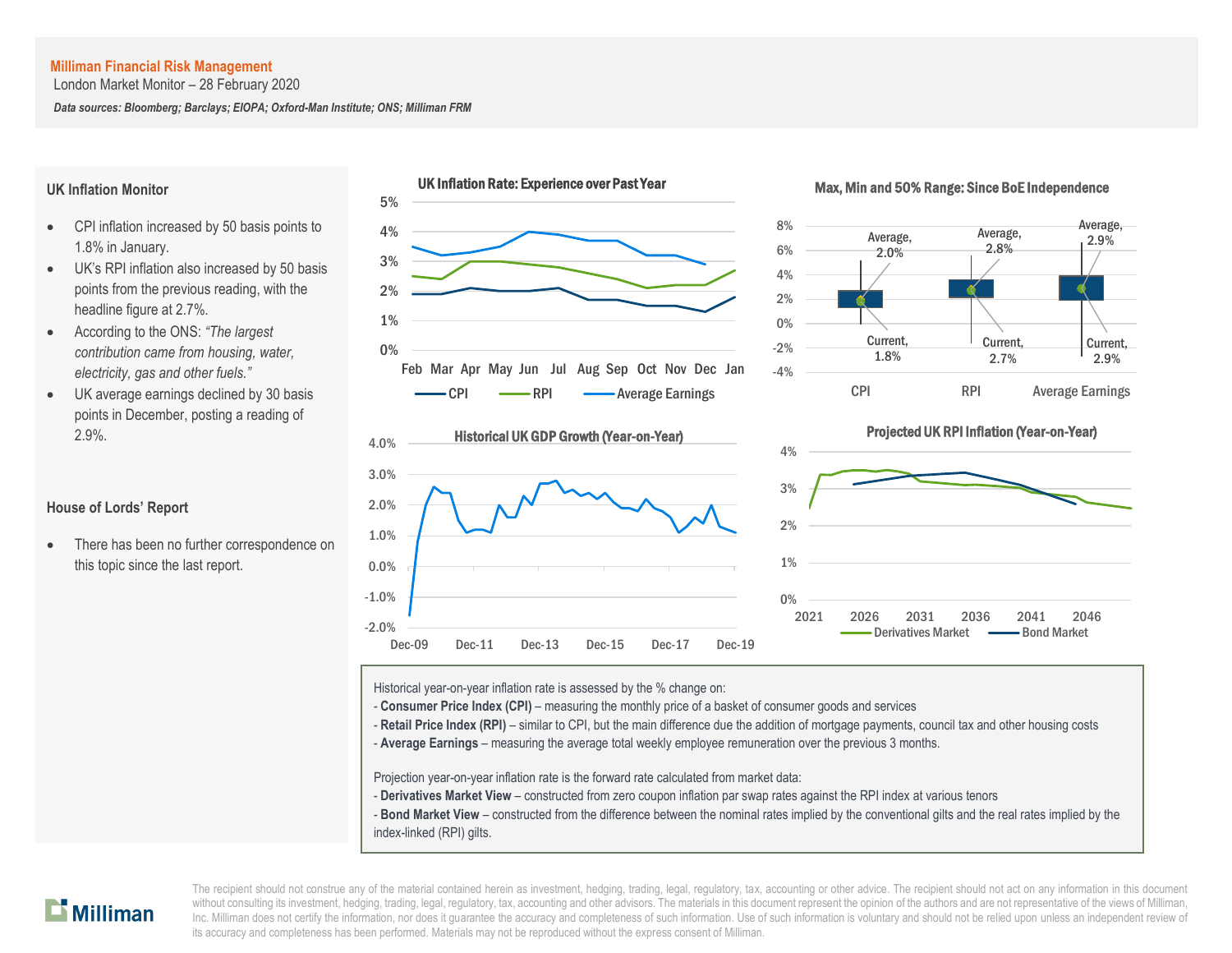**Volatility and Hedging Cost Monitor**

end.

this figure at 27.3%.

London Market Monitor – 28 February 2020

*Data sources: Bloomberg; Barclays; EIOPA; Oxford-Man Institute; ONS; Milliman FRM*



Max, Min and 50% Range: Last 25 Years



#### contributed to risk premiums ending the month well above the historical averages. The risk premium on the FTSE 100 index was 11% at month-end. While the same measure stood at 9.6% and 7.5% for the S&P 500 and

the Euro Stoxx 50 indices, respectively.

 The S&P 500 had a realised volatility of 29.1% at month-end, almost double its historical average, while the FTSE 100 had

The sharp rise in implied volatilities

 Realised volatilities surged higher for all major indices during the second half of the month, with the Euro Stoxx 50 index posting a realised volatility in excess of 31% at month-



**Actual realised equity volatility** is measured by the weighted standard deviation of 1 month daily index change. The Exponentially Weighted Moving Average (EWMA) methodology places more importance to the recent returns in the calculation of the volatility.

**Volatility Risk Premium** is estimated as the difference between 30-day implied volatility and projected realised volatility (on data from the Oxford-Man Institute). This reflects the additional cost of hedging from purchasing a basket of options, in comparison to managing a dynamic delta hedge with futures (ignoring rolling transaction costs).

**Expected realised volatility** is an intermediate result from th[e Milliman Guarantee Index](http://uk.milliman.com/Solutions/Products/The-Milliman-Guarantee-Index-and-Milliman-Hedge-Cost-Index/)™ (MGI), which provides volatility parameters for variable annuity guarantee (VA) valuation and risk management. The levels shown are on an expected basis, and do not reflect any risk adjustment.